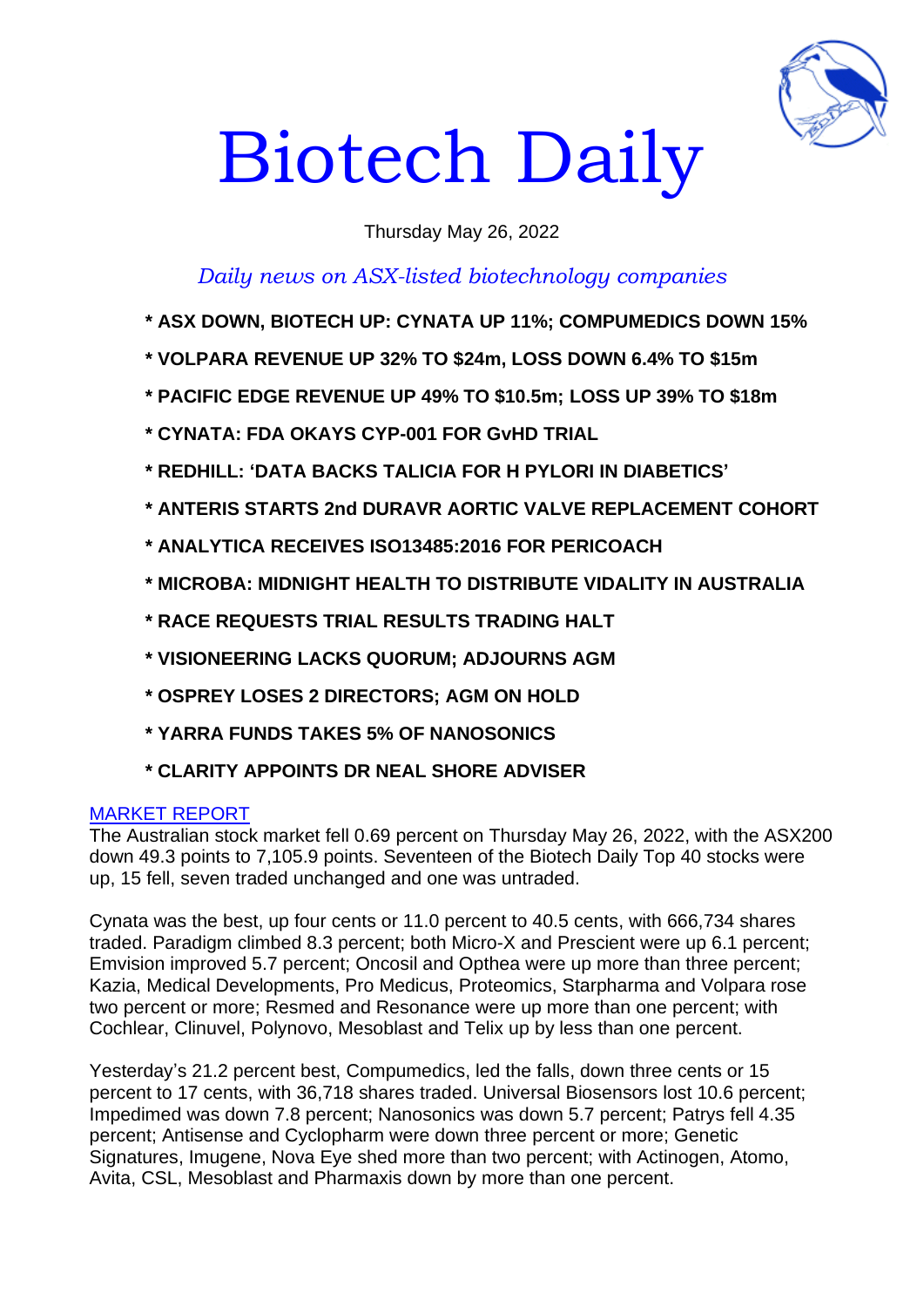## VOLPARA HEALTH TECHNOLOGIES

Volpara says revenue for the year to March 31, 2022 was up 32.2 percent to \$NZ26,113,000 (\$A23,863,000), with net loss after tax down 6.4 percent to \$NZ16,441,000 (\$A15,024,000).

Volpara said revenue grew despite an 11 percent increase in operating costs from \$NZ39.0 million to \$NZ43.2 million "predominantly attributable to a full year of CRA costs being incurred totalling [about] \$NZ3.8 million".

Last year, the company said it bought Boston's CRA Health LLC for \$US18.0 million (\$A23.5 million) with a further \$US4 million (\$A5.25 million) in milestone payments. Today, Volpara said revenue came from the sales of it breast mammography density and quality control software, with annual recurring revenue of \$NZ31.8 million, an increase of 19.35 percent on the previous year as a result of subscription revenues.

The company said its diluted loss per share was constant at 7.0 NZ cents for the year to March 31, 2022, with net tangible assets per share fell 54.5 percent to 5.0 NZ cents, and it had cash and cash equivalents of \$NZ18,145,000 at March 31, 2022 compared to \$NZ32,230,000 at March 31, 2021.

Volpara was up two cents or 2.7 percent to 75.5 cents.

## PACIFIC EDGE

Pacific Edge says revenue for the year to March 31, 2022 was up 48.62 percent to \$NZ11,445,000 (\$A10,459,000), with net loss after tax up 39.13 percent to \$NZ19,788,000 (\$A18,083,000).

Pacific Edge said revenue came from sales of its Cxbladder non-invasive urine tests for bladder cancer, with a 62 percent increase in sales in the US following a distribution agreement with Kaiser Permanente.

The company said its diluted loss per share was up 30.0 percent to 2.6 NZ cents for the year to March 31, 2022, with net tangible asset per share up 291.2 percent to 13.3 NZ cents, and it had cash and cash equivalents of \$NZ35,412,000 at March 31, 2022 compared to \$NZ4,129,000 at March 31, 2021.

Pacific Edge was untraded at 68.5 cents.

## CYNATA THERAPEUTICS

Cynata says the US Food and Drug Administration has cleared its investigative new drug application for a 60-patient, phase II trial of CYP-001 for acute graft versus host disease. Cynata said the phase II trial, was titled 'A Multicenter, Randomized, Double-blind, Placebo-Controlled Phase II Study to Investigate the Efficacy and Safety of CYP-001 in Combination with Corticosteroids vs Corticosteroids Alone for the Treatment of High-Risk Acute Graft Versus Host Disease'.

The company said the trial would seek to recruit about 60 patients with high-risk acute graft versus host disease (GvHD) at clinical centres in the US and Australia.

Cynata said participants would be randomiZed to receive either CYP-001 or placebo, in addition to corticosteroids, with the primary objective to assess efficacy of CYP-001 by overall response rate 28 days after dosing.

Cynata chief operating officer Dr Kilian Kelly said the FDA clearance of the IND confirmed the US regulator was "satisfied with both the clinical and pre-clinical data as well as the manufacturing and quality control data … [and was] a hugely important milestone".

The company said it expected to begin enrolment this year, with first results in early 2024. Cynata was up four cents or 11.0 percent to 40.5 cents.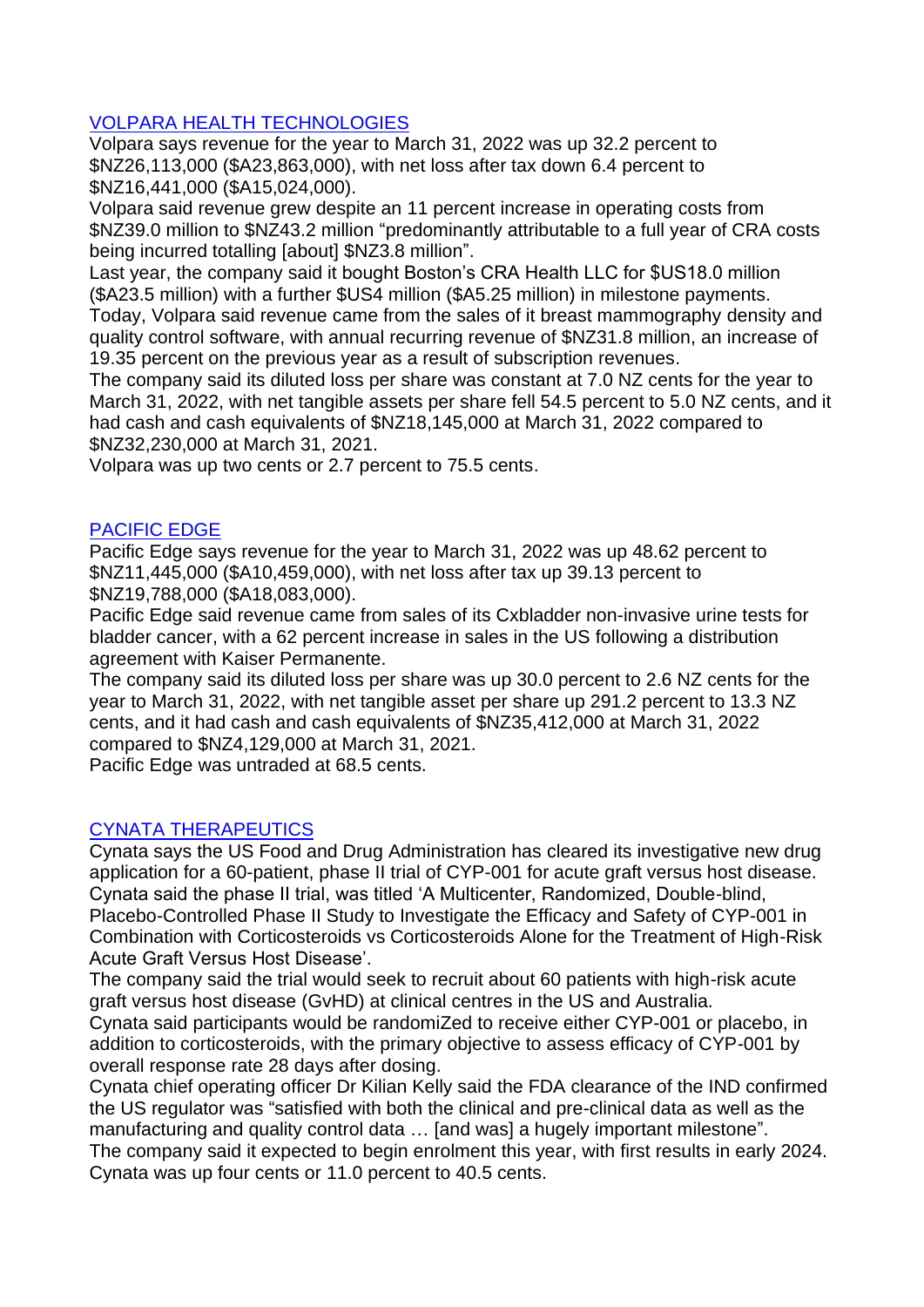## REDHILL BIOPHARMA

Redhill says its Sydney-invented Talicia (RHB-105) Helicobacter pylori showed safety and efficacy in diabetes patients prone to higher rates of infection and treatment failure. In 2010, Israel's Redhill bought Myoconda (RHB-104), Heliconda (RHB-105) and Picoconda (RHB-106) from Sydney's Giaconda (BD: Aug 17, 2010).

In 2019, Redhill said that the US Food and Drug Administration had approved the Giaconda-based Talicia amoxicillin, rifabutin and omeprazole combination delayedrelease capsules, for Helicobacter pylori infection (BD: Nov 5, 2019).

Today, the company said that data presented at Digestive Diseases Week showed that in a 293 patient-analyzable modified intent to treat population who received Talicia had pooled eradication rates of 91.7 percent (n=44) and 84.1% (n=206) in patients with and without diabetes mellitus, respectively ( $p = 0.17$ ).

The presentation of the data, titled 'Low-Dose Rifabutin Triple Therapy (RHB-105) Maintains High Helicobacter pylori (H. pylori) Eradication Rates and Shows Favorable Safety and Efficacy in Subjects with Diabetes Mellitu' and is available at: [https://www.redhillus.com/ddw/2022/RHB-105DM/Howden.](https://www.redhillus.com/ddw/2022/RHB-105DM/Howden)

Redhill said that no resistance was seen to rifabutin in patients with or without diabetes, but observed resistance rates of four percent and seven percent for amoxicillin, 45 percent and 43 percent metronidazole, and 21 percent and 17 percent resistance to clarithromycin in patients with and without diabetes, respectively.

The company said that "with the exception of an observed higher rate of diarrhea in patients without diabetes versus those with (13.8% versus 6%), the presence of diabetes did not alter the safety or tolerability of Talicia and generally matched the safety profile of the total patient population".

Redhill said that diabetes was associated with higher rates of Helicobacter pylori infection and higher rates of treatment failure with clarithromycin-based therapies, and clarithromycin interacted with some common diabetes medications potentially leading to hypoglycaemia.

The company said that a second, physiologically-based, pharmaco-kinetic study, used modeling to compare Talicia's low-dose rifabutin formulation's (rifabutin 50mg every 8 hours) sustained intragastric antibiotic exposure, a critical component of successful Helicobacter pylori eradication, to exposure rates seen with the generic formulation of rifabutin (150mg taken once daily).

University of Tennessee Health Science Center Prof Colin Howden co-authored the second poster, titled 'Low-Dose Rifabutin Triple Therapy (RHB-105) Demonstrates High Helicobacter pylori (H. pylori) Eradication Rates' which was available at: [https://www.redhillus.com/ddw/2022/RHB-105PBPK/Howden.](https://www.redhillus.com/ddw/2022/RHB-105PBPK/Howden)

Prof Howden said that "maintaining high intragastric antibiotic concentrations is necessary for successful Helicobacter pylori eradication".

"The differences in intragastric exposure seen in this study may potentially explain the lower and less consistent eradication rates seen with generic rifabutin, about 70 percent eradication, than seen in the Talicia clinical trial program, about 84 to 90 percent eradication," Prof Howden said.

"Given the need to aim for the most effective empiric first-line eradication therapy, it is important to utilize a therapy with the highest likelihood of Helicobacter pylori eradication success, such as Talicia," Prof Howden said.

Redhill chief medical officer Dr June Almenoff said the data enhanced "the body of evidence supporting the use of Talicia as a first line therapy for Helicobacter pylori". On the Nasdaq, Redhill was up 0.8 US cents or 0.85 percent to 95.8 US cents (\$A1.355) with 193,767 shares traded.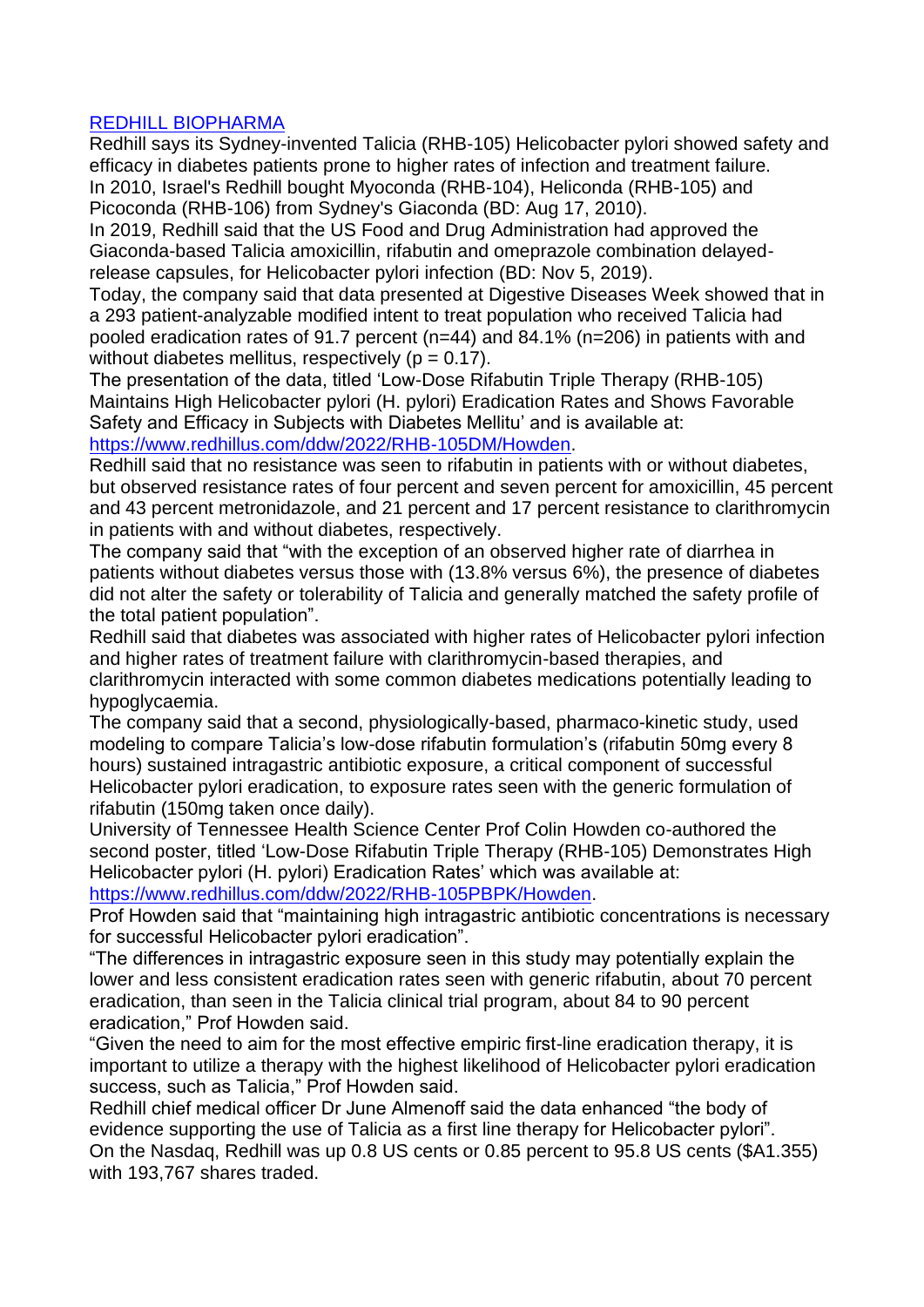## ANTERIS TECHNOLOGIES

Anteris says it has begun implanting the second cohort of its 10-patient, first-in-human trial of its Duravr transcatheter aortic valve replacement system.

Last year, Anteris said it had implanted five of 10 patients with its Duravr transcatheter heart valve for severe aortic stenosis, in its Tbilisi, Georgia study (BD: Nov 22, 2021). Anteris was up \$2.80 or 16.5 percent to \$19.80.

#### **ANALYTICA**

Analytica says the International Organisation for Standardization has certified the design, development, production, sale and distribution of its pelvic floor aides.

Analytica said the Organization had certified its Pericoach pelvic floor aide with ISO 13485:2016, the international standard of quality systems for medical device manufacturers.

Analytica chief executive officer Geoff Daly said the certification was "a major achievement for Analytica and acquiring this certification allows us to bring Pericoach manufacturing in-house for global manufacture, giving us better control of the production process".

"The rapid acquisition of this certification is in no small part due to the excellent system developed by Analytica's quality and regulatory team", Mr Daly said.

Analytica was untraded at 0.1 cents.

## MICROBA LIFE SCIENCES

Microba says the Nib Health Funds-backed Midnight Health will distribute its Vidality subscription health service in Australia.

Microba said that under the three-year agreement, Midnight Health would promote, market and sell Vidality to its network of pharmacists to allow the formulation of personalized supplements for each customer, based on their microbiome test results.

Microba chief executive office Dr Luke Reid said that consumers were "seeking personalized, evidence-based solutions to support their gut health".

"Together with Midnight Health, we are excited to bring the Vidality product to consumers, a truly personalized solution powered by our technology".

Microba fell half a cent or two percent to 24.5 cents.

#### RACE ONCOLOGY

Race has requested a trading halt pending an announcement in relation to the "release of clinical results for the dose escalation phase of the Ib/II Zantrene AML trial in Israel." Trading will resume on May 30, 2022, or on an earlier announcement. Race was up 1.5 cents or 0.9 percent to \$1.735.

#### VISIONEERING TECHNOLOGIES

Visioneering says it has adjourned its annual general meeting, scheduled for 8am (AEST) today, due to the lack of a quorum.

Visioneering said that the virtual meeting had been postponed to June 3, 2022 at 8am (AEST), and would be available at: [http://meetnow.global/MWUJJCP.](http://meetnow.global/MWUJJCP)

Visioneering fell one cent or 2.6 percent to 37 cents.